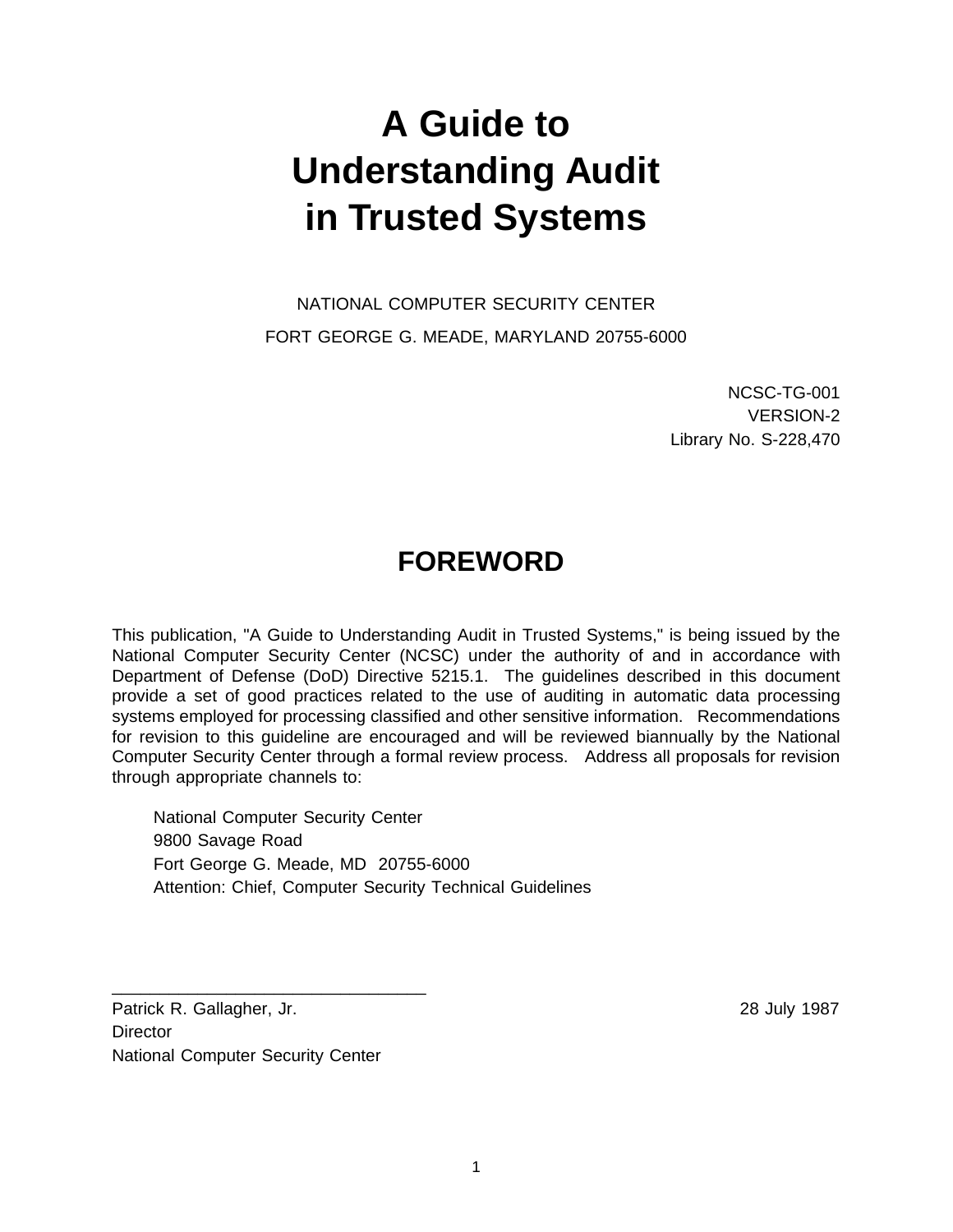## **ACKNOWLEDGEMENTS**

Special recognition is extended to James N. Menendez, National Computer Security Center (NCSC), as project manager of the preparation and production of this document.

Acknowledgement is also given to the NCSC Product Evaluations Team who provided the technical guidance that helped form this document and to those members of the computer security community who contributed their time and expertise by actively participating in the review of this document.

## **CONTENTS**

| 5.3.1 Identification/Authentication<br>5.3.2 Administrative<br>5.3.3 System Design                   | 7<br>7<br>$\overline{7}$ |
|------------------------------------------------------------------------------------------------------|--------------------------|
| 6.1.1 Auditable Events<br>6.1.2 Auditable Information<br>6.1.3 Audit Basis<br>6.2.1 Auditable Events | 8<br>8<br>9<br>9         |
| 6.2.2 Auditable Information                                                                          | 9                        |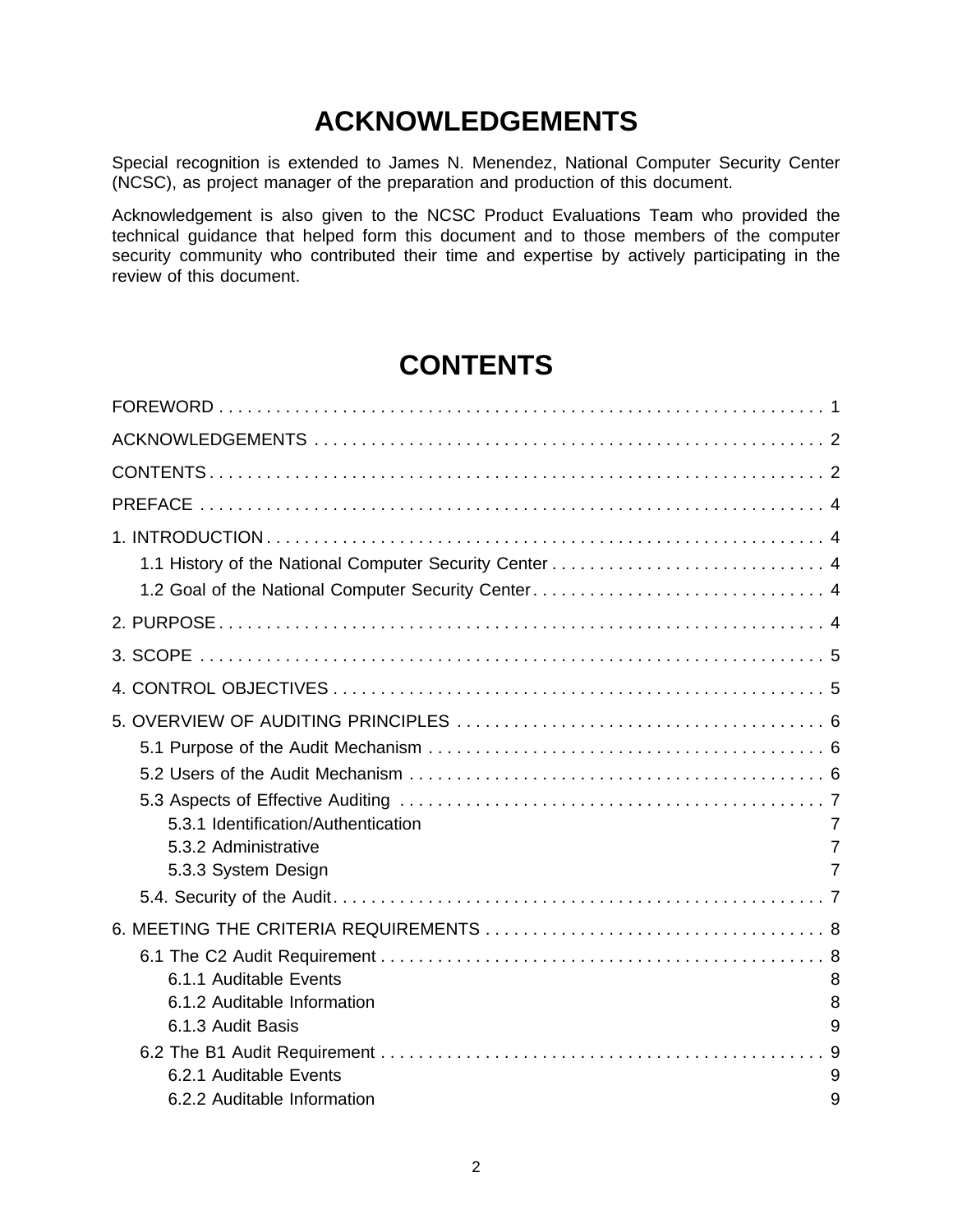| 6.2.3 Audit Basis                                                          | 9                    |
|----------------------------------------------------------------------------|----------------------|
| 6.3.1 Auditable Events<br>6.3.2 Auditable Information<br>6.3.3 Audit Basis | 9<br>9<br>10<br>10   |
| 6.4.1 Auditable Events<br>6.4.2 Auditable Information<br>6.4.3 Audit Basis | 10<br>10<br>10<br>10 |
| 6.5.1 Auditable Events<br>6.5.2 Auditable Information<br>6.5.3 Audit Basis | 11<br>11<br>11       |
| 7.1.1 Pre-Selection<br>7.1.2 Post-Selection                                | 12<br>12             |
|                                                                            |                      |
| 8.6.1 Auditing Administrators/Insider Threat<br>8.6.2 Data Loss            | 16<br>17             |
|                                                                            |                      |
|                                                                            |                      |
|                                                                            |                      |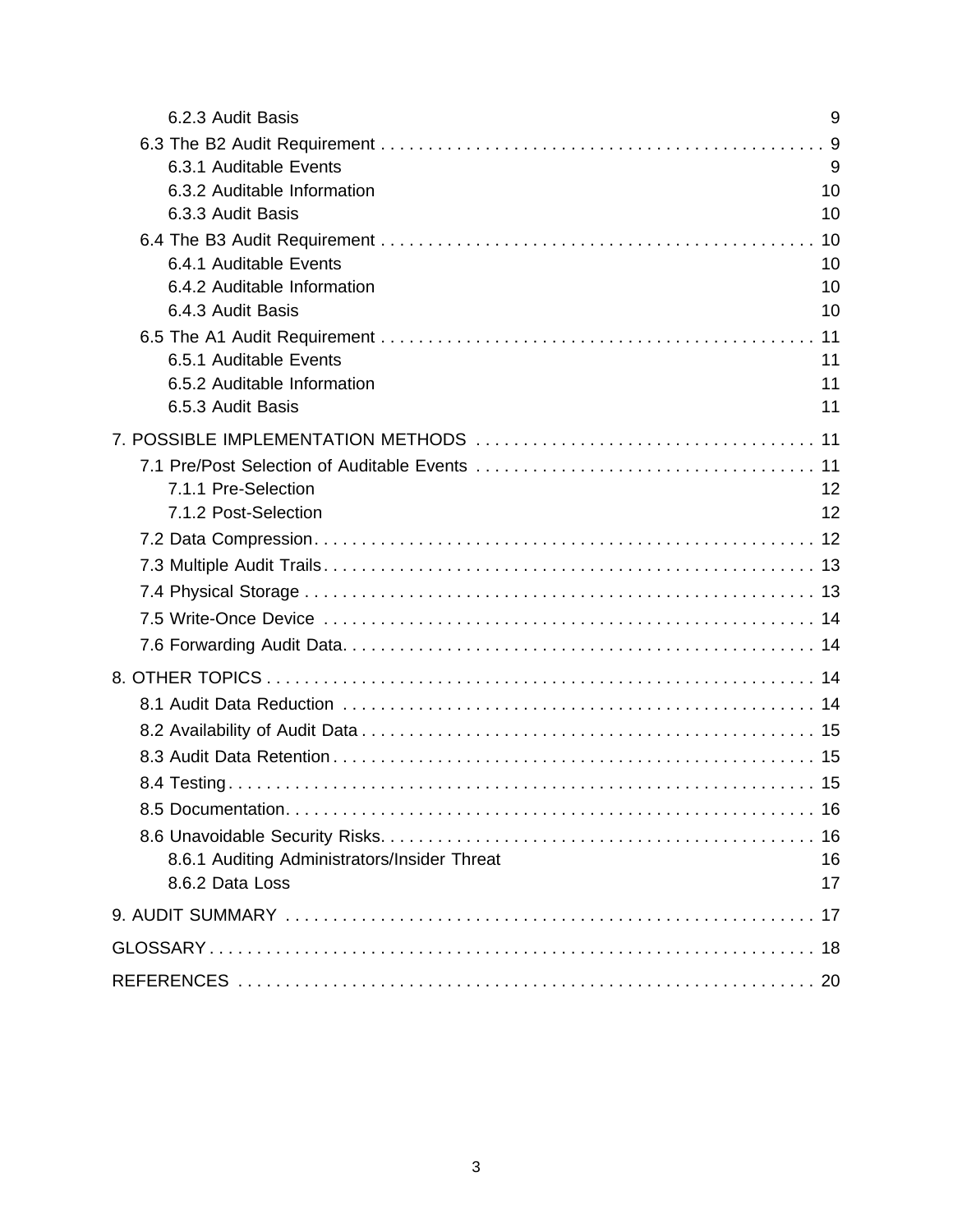## **PREFACE**

Throughout this guideline there will be recommendations made that are not included in the Trusted Computer System Evaluation Criteria (the Criteria) as requirements. Any recommendations that are not in the Criteria will be prefaced by the word "should," whereas all requirements will be prefaced by the word "shall." It is hoped that this will help to avoid any confusion.

## **1 INTRODUCTION**

### **1.1 History of the National Computer Security Center**

The DoD Computer Security Center (DoDCSC) was established in January 1981 for the purpose of expanding on the work started by the DoD Security Initiative. Accordingly, the Director, National Computer Security Center, has the responsibility for establishing and publishing standards and guidelines for all areas of computer security. In 1985, DoDCSC's name was changed to the National Computer Security Center to reflect its responsibility for computer security throughout the federal government.

### **1.2 Goal of the National Computer Security Center**

The main goal of the National Computer Security Center is to encourage the widespread availability of trusted computer systems. In support of that goal a metric was created, the DoD Trusted Computer System Evaluation Criteria (the Criteria), against which computer systems could be evaluated for security. The Criteria was originally published on 15 August 1983 as CSC-STD-001-83. In December 1985 the DoD adopted it, with a few changes, as a DoD Standard, DoD 5200.28-STD. DoD Directive 5200.28, "Security Requirements for Automatic Data Processing (ADP) Systems" has been written to, among other things, require the Department of Defense Trusted Computer System Evaluation Criteria to be used throughout the DoD. The Criteria is the standard used for evaluating the effectiveness of security controls built into ADP systems. The Criteria is divided into four divisions: D, C, B, and A, ordered in a hierarchical manner with the highest division (A) being reserved for systems providing the best available level of assurance. Within divisions C and B there are a number of subdivisions known as classes, which are also ordered in a hierarchical manner to represent different levels of security in these classes.

## **2 PURPOSE**

For Criteria classes C2 through A1 the Criteria requires that a user's actions be open to scrutiny by means of an audit. The audit process of a secure system is the process of recording, examining, and reviewing any or all security-relevant activities on the system. This guideline is intended to discuss issues involved in implementing and evaluating an audit mechanism. The purpose of this document is twofold. It provides guidance to manufacturers on how to design and incorporate an effective audit mechanism into their system, and it provides guidance to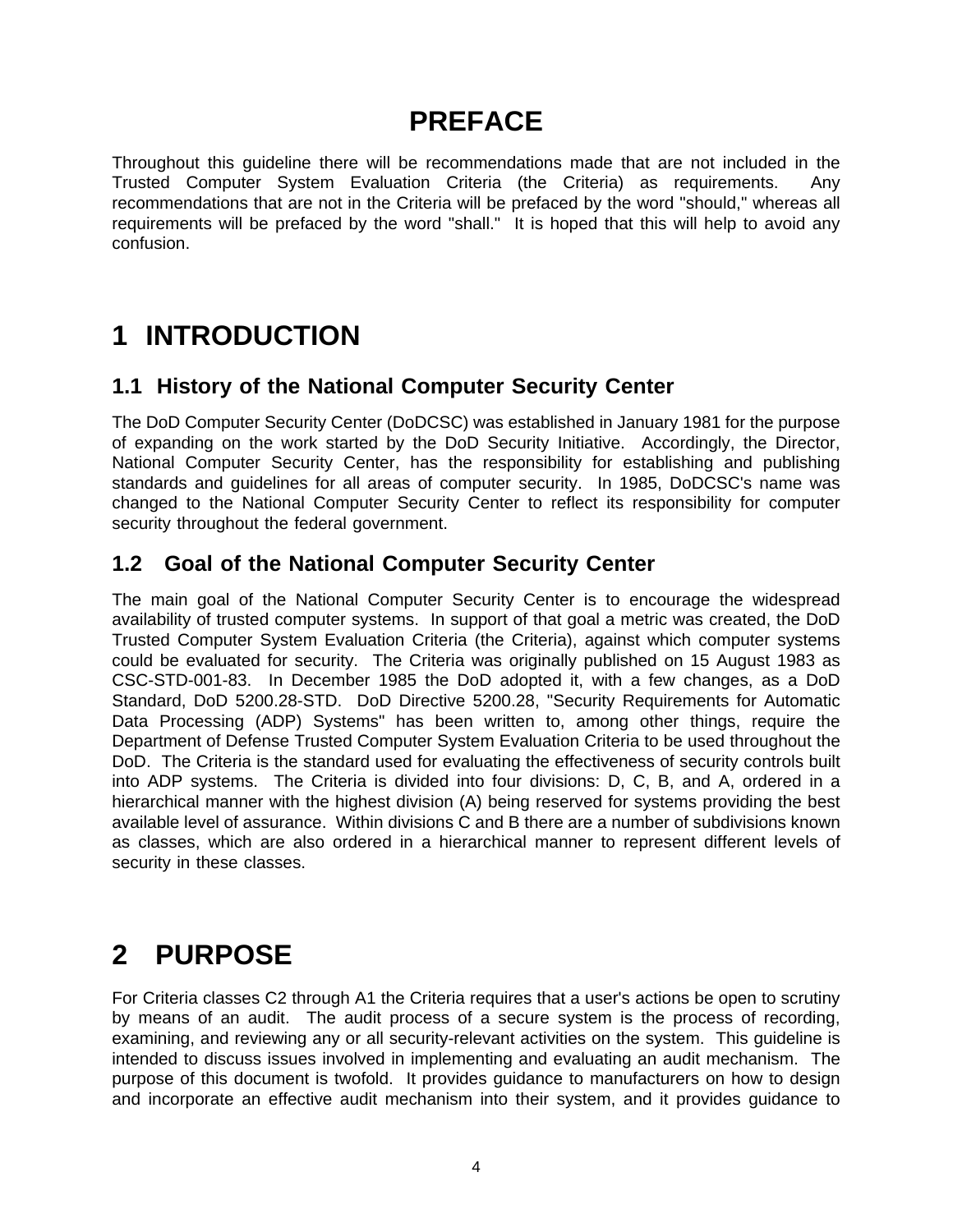implementors on how to make effective use of the audit capabilities provided by trusted systems. This document contains suggestions as to what information should be recorded on the audit trail, how the audit should be conducted, and what protective measures should be accorded to the audit resources. Any examples in this document are not to be construed as the only implementations that will satisfy the Criteria requirement. The examples are merely suggestions of appropriate implementations. The recommendations in this document are also not to be construed as supplementary requirements to the Criteria. The Criteria is the only metric against which systems are to be evaluated.

This guideline is part of an on-going program to provide helpful guidance on Criteria issues and the features they address.

## **3 SCOPE**

An important security feature of Criteria classes C2 through A1 is the ability of the ADP system to audit any or all of the activities on the system. This guideline will discuss auditing and the features of audit facilities as they apply to computer systems and products that are being built with the intention of meeting the requirements of the Criteria.

## **4 CONTROL OBJECTIVES**

The Trusted Computer System Evaluation Criteria gives the following as the Accountability Control Objective:

 "Systems that are used to process or handle classified or other sensitive information must assure individual accountability whenever either a mandatory or discretionary security policy is invoked. Furthermore, to assure accountability the capability must exist for an authorized and competent agent to access and evaluate accountability information by a secure means, within a reasonable amount of time and without undue difficulty."(1)

The Accountability Control Objective as it relates to auditing leads to the following control objective for auditing:

 "A trusted computer system must provide authorized personnel with the ability to audit any action that can potentially cause access to, generation of, or effect the release of classified or sensitive information. The audit data will be selectively acquired based on the auditing needs of a particular installation and/or application. However, there must be sufficient granularity in the audit data to support tracing the auditable events to a specific individual (or process) who has taken the actions or on whose behalf the actions were taken."(1)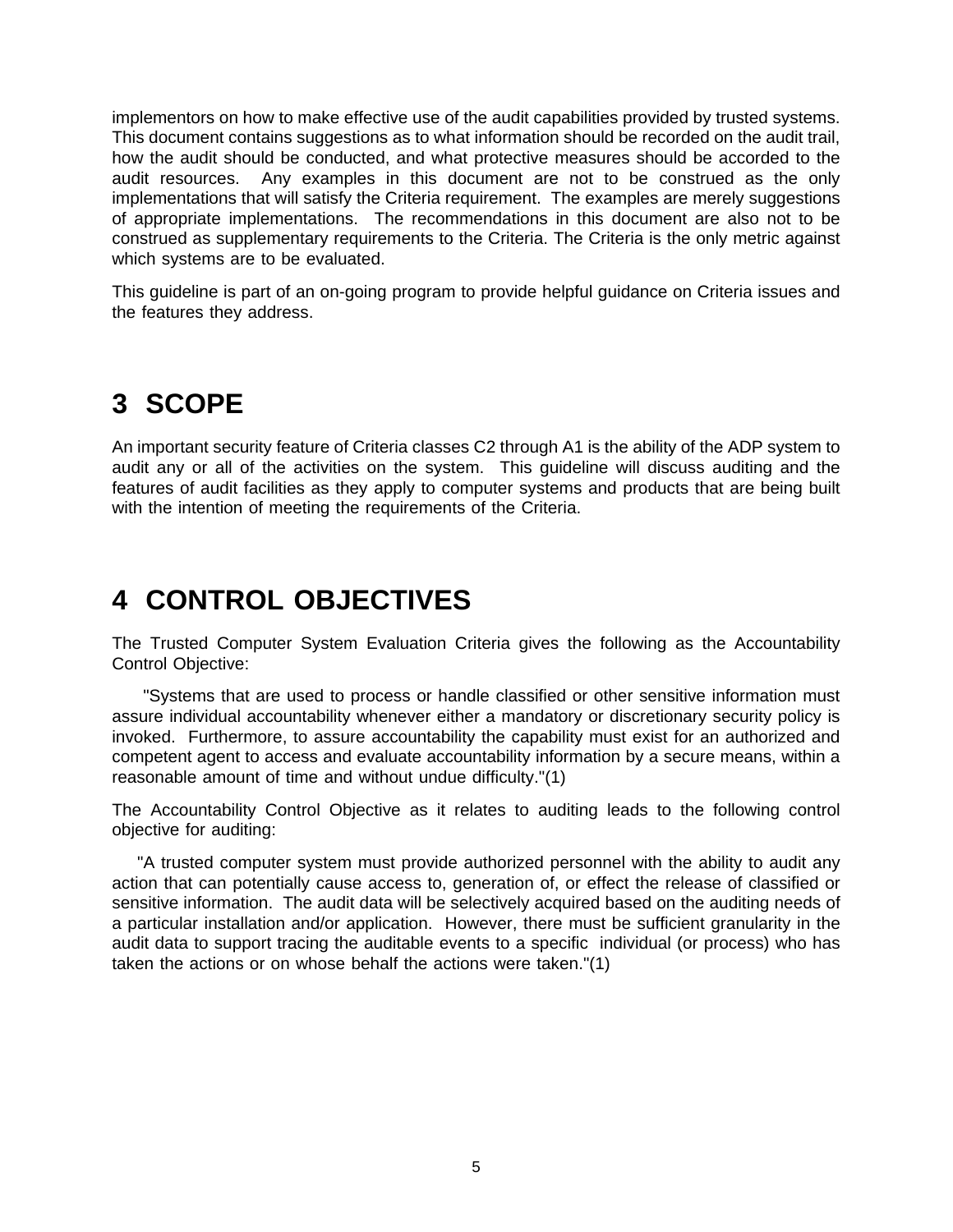## **5 OVERVIEW OF AUDITING PRINCIPLES**

Audit trails are used to detect and deter penetration of a computer system and to reveal usage that identifies misuse. At the discretion of the auditor, audit trails may be limited to specific events or may encompass all of the activities on a system. Although not required by the TCSEC, it should be possible for the target of the audit mechanism to be either a subject or an object. That is to say, the audit mechanism should be capable of monitoring every time John accessed the system as well as every time the nuclear reactor file was accessed; and likewise every time John accessed the nuclear reactor file.

## **5.1 Purpose of the Audit Mechanism**

The audit mechanism of a computer system has five important security goals. First, the audit mechanism must "allow the review of patterns of access to individual objects, access histories of specific processes and individuals, and the use of the various protection mechanisms supported by the system and their effectiveness."(2) Second, the audit mechanism must allow discovery of both users' and outsiders' repeated attempts to bypass the protection mechanisms. Third, the audit mechanism must allow discovery of any use of privileges that may occur when a user assumes a functionality with privileges greater than his or her own, i.e., programmer to administrator. In this case there may be no bypass of security controls but nevertheless a violation is made possible. Fourth, the audit mechanism must act as a deterrent against perpetrators' habitual attempts to bypass the system protection mechanisms. However, to act as a deterrent, the perpetrator must be aware of the audit mechanism's existence and its active use to detect any attempts to bypass system protection mechanisms. The fifth goal of the audit mechanism is to supply "an additional form of user assurance that attempts to bypass the protection mechanisms are recorded and discovered."(2) Even if the attempt to bypass the protection mechanism is successful, the audit trail will still provide assurance by its ability to aid in assessing the damage done by the violation, thus improving the system's ability to control the damage.

## **5.2 Users of the Audit Mechanism**

"The users of the audit mechanism can be divided into two groups. The first group consists of the auditor, who is an individual with administrative duties, who selects the events to be audited on the system, sets up the audit flags which enable the recording of those events, and analyzes the trail of audit events."(2) In some systems the duties of the auditor may be encompassed in the duties of the system security administrator. Also, at the lower classes, the auditor role may be performed by the system administrator. This document will refer to the person responsible for auditing as the system security administrator, although it is understood that the auditing guidelines may apply to system administrators and/or system security administrators and/or a separate auditor in some ADP systems.

"The second group of users of the audit mechanism consists of the system users themselves; this group includes the administrators, the operators, the system programmers, and all other users. They are considered users of the audit mechanism not only because they, and their programs, generate audit events,"(2) but because they must understand that the audit mechanism exists and what impact it has on them. This is important because otherwise the user deterrence and user assurance goals of the audit mechanism cannot be achieved.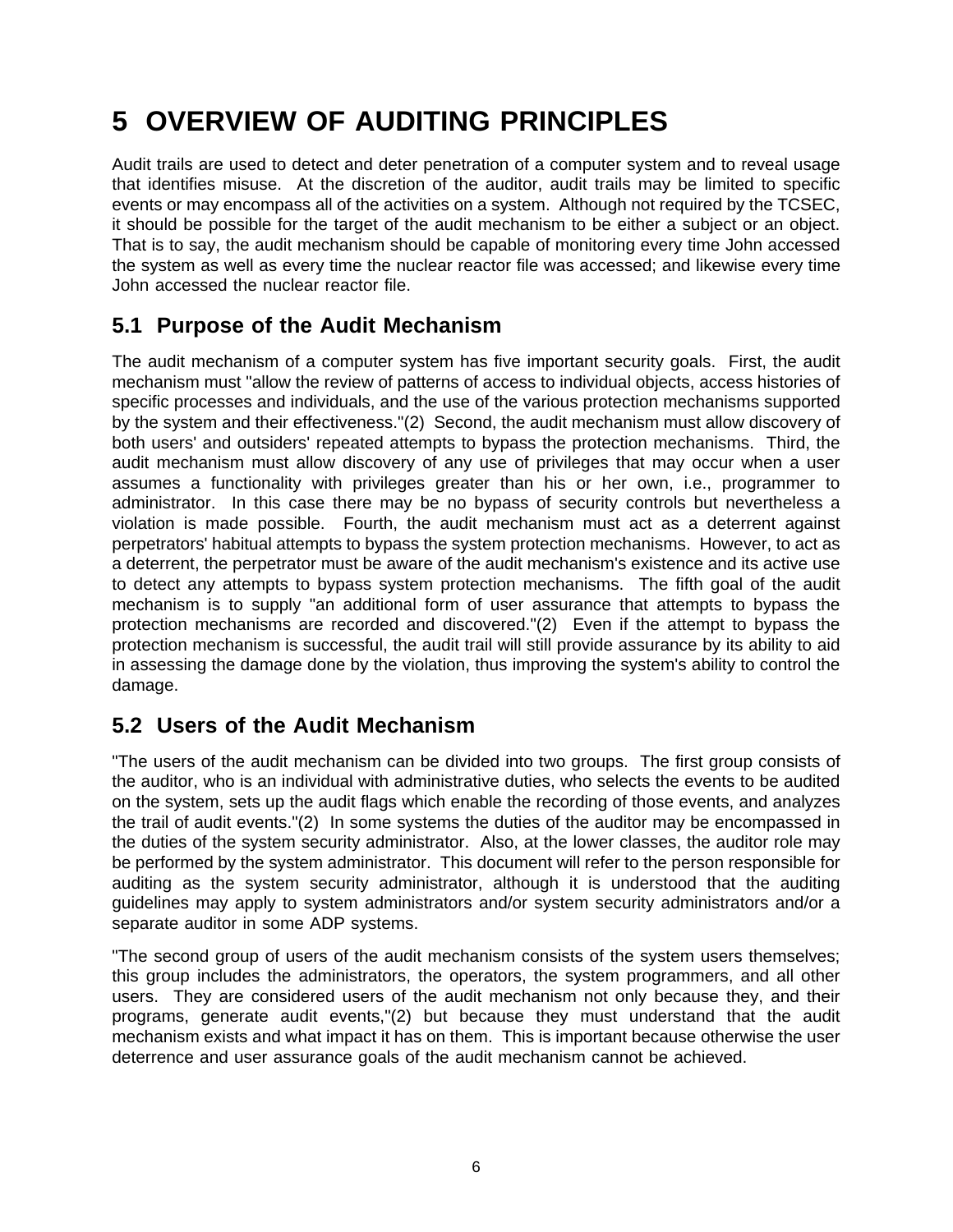## **5.3 Aspects of Effective Auditing**

#### **5.3.1 Identification/Authentication**

Logging in on a system normally requires that a user enter the specified form of identification (e.g., login ID, magnetic strip) and a password (or some other mechanism) for authentication. Whether this information is valid or invalid, the execution of the login procedure is an auditable event and the identification entered may be considered to be auditable information. It is recommended that authentication information, such as passwords, not be forwarded to the audit trail. In the event that the identification entered is not recognized as being valid, the system should also omit this information from the audit trail. The reason for this is that a user may have entered a password when the system expected a login ID. If the information had been written to the audit trail, it would compromise the password and the security of the user.

There are, however, environments where the risk involved in recording invalid identification information is reduced. In systems that support formatted terminals, the likelihood of password entry in the identification field is markedly reduced, hence the recording of identification information would pose no major threat. The benefit of recording the identification information is that break-in attempts would be easier to detect and identifying the perpetrator would also be assisted. The information gathered here may be necessary for any legal prosecution that may follow a security violation.

#### **5.3.2 Administrative**

All systems rated at class C2 or higher shall have audit capabilities and personnel designated as responsible for the audit procedures. For the C2 and B1 classes, the duties of the system operators could encompass all functions including those of the auditor. Starting at the B2 class, there is a requirement for the TCB to support separate operator and administrator functions. In addition, at the B3 class and above, there is a requirement to identify the system security administrator functions. When one assumes the system security administrator role on the system, it shall be after taking distinct auditable action, e.g., login procedure. When one with the privilege of assuming the role is on the system, the act of assuming that role shall also be an auditable event.

#### **5.3.3 System Design**

The system design should include a mechanism to invoke the audit function at the request of the system security administrator. A mechanism should also be included to determine if the event is to be selected for inclusion as an audit trail entry. If pre-selection of events is not implemented, then all auditable events should be forwarded to the audit trail. The Criteria requirement for the administrator to be able to select events based on user identity and/or object security classification must still be able to be satisfied. This requirement can be met by allowing postselection of events through the use of queries. Whatever reduction tool is used to analyze the audit trail shall be provided by the vendor.

### **5.4 Security of the Audit**

Audit trail software, as well as the audit trail itself, should be protected by the Trusted Computing Base and should be subject to strict access controls. The security requirements of the audit mechanism are the following: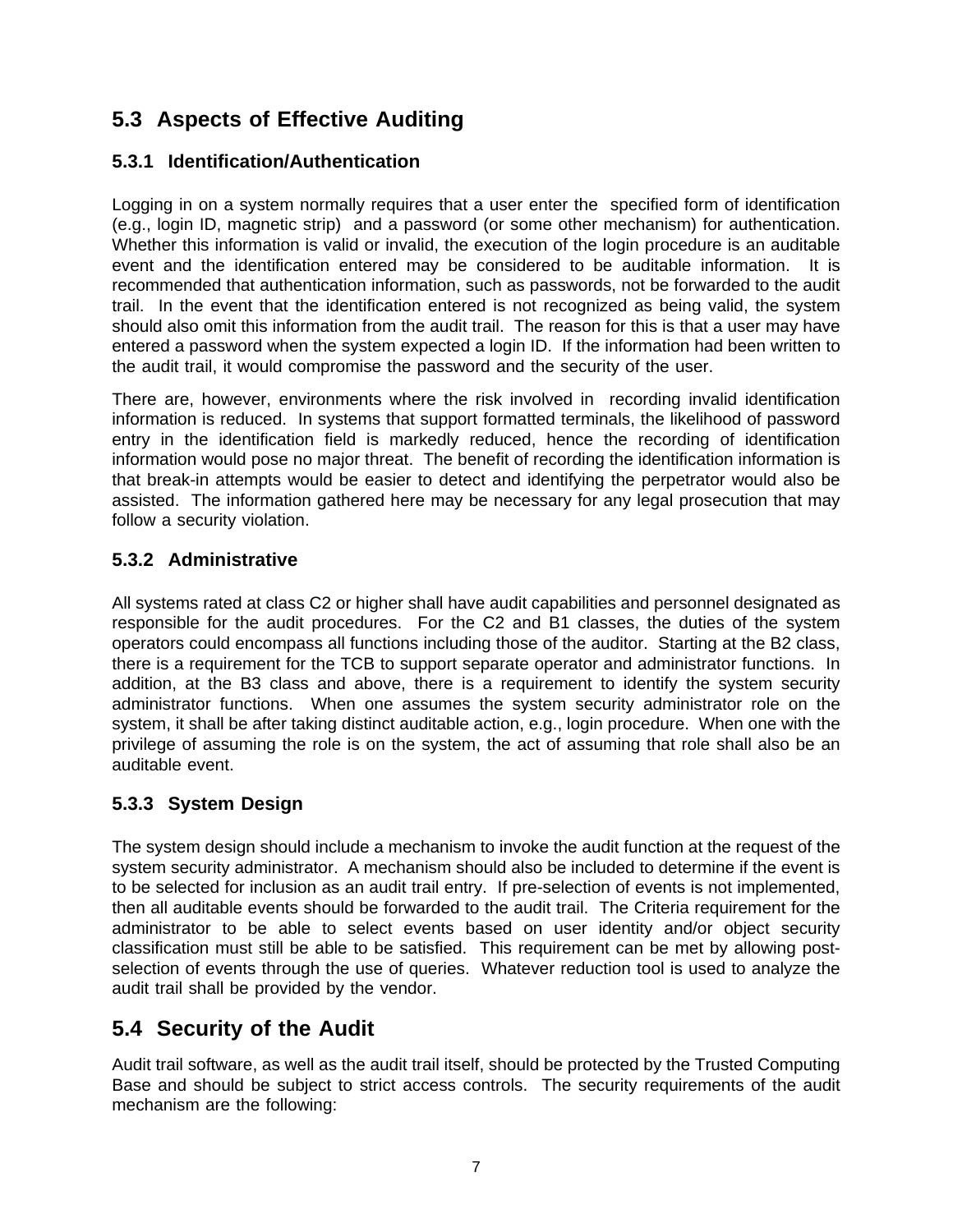- 1. The event recording mechanism shall be part of the TCB and shall be protected from unauthorized modification or circumvention.
- 2. The audit trail itself shall be protected by the TCB from unauthorized access (i.e., only the audit personnel may access the audit trail). The audit trail shall also be protected from unauthorized modification.
- 3. The audit-event enabling/disabling mechanism shall be part of the TCB and shall remain inaccessible to the unauthorized users.(2)

At a minimum, the data on the audit trail should be considered to be sensitive, and the audit trail itself shall be considered to be as sensitive as the most sensitive data contained in the system.

When the medium containing the audit trail is physically removed from the ADP system, the medium should be accorded the physical protection required for the highest sensitivity level of data contained in the system.

## **6 MEETING THE CRITERIA REQUIREMENTS**

This section of the guideline will discuss the audit requirements in the Criteria and will present a number of additional recommendations. There are four levels of audit requirements. The first level is at the C2 Criteria class and the requirements continue evolving through the B3 Criteria class. At each of these levels, the guideline will list some of the events which should be auditable, what information should be on the audit trail, and on what basis events may be selected to be audited. All of the requirements will be prefaced by the word "shall," and any additional recommendations will be prefaced by the word "should."

### **6.1 The C2 Audit Requirement**

#### **6.1.1 Auditable Events**

The following events shall be subject to audit at the C2 class:

- Use of identification and authentication mechanisms
- Introduction of objects into a user's address space
- Deletion of objects from a user's address space
- Actions taken by computer operators and system administrators and/or system security administrators
- All security-relevant events (as defined in Section 5 of this guideline)
- Production of printed output

#### **6.1.2 Auditable Information**

The following information shall be recorded on the audit trail at the C2 class:

- Date and time of the event
- The unique identifier on whose behalf the subject generating the event was operating
- Type of event
- Success or failure of the event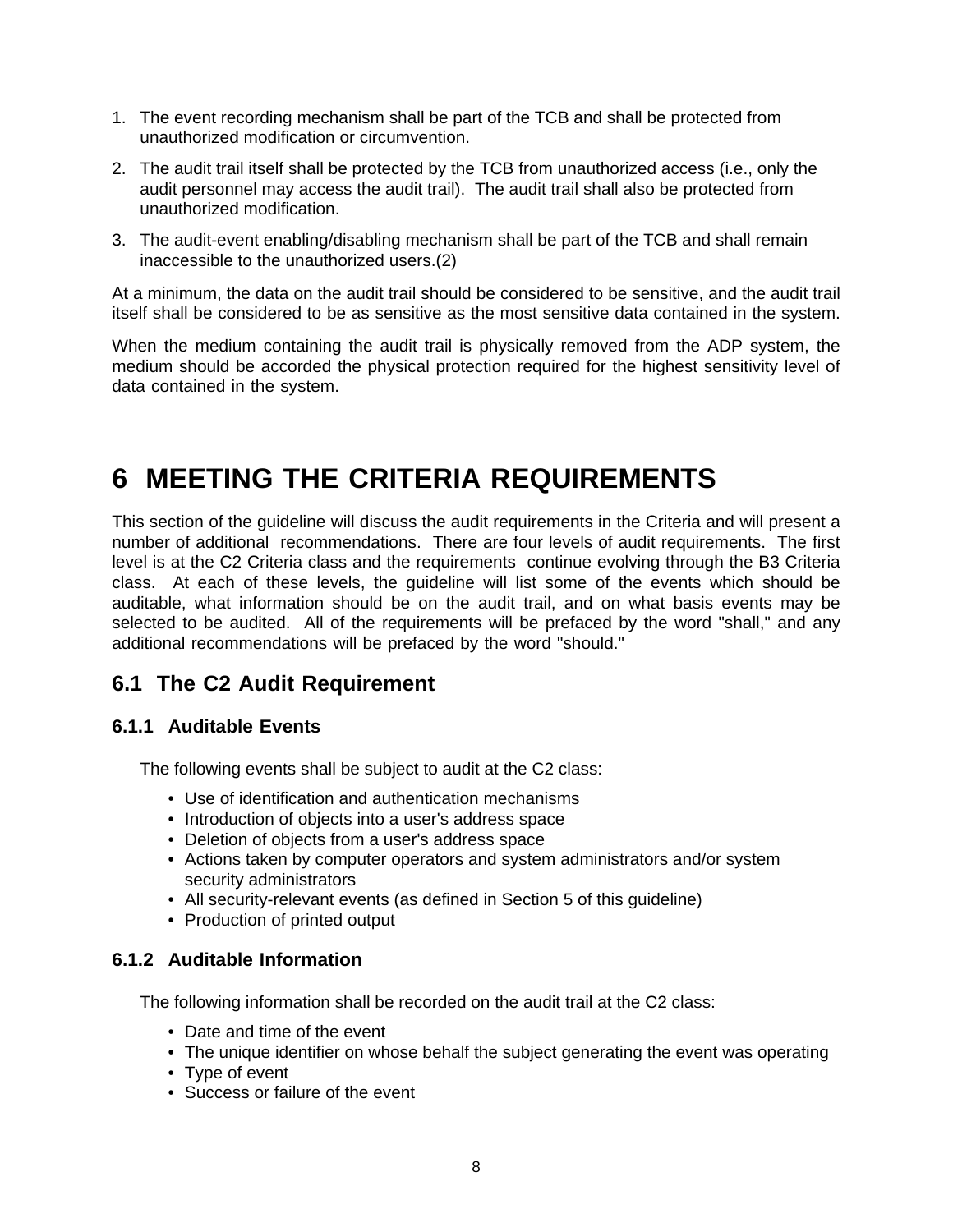- Origin of the request (e.g., terminal ID) for identification/authentication events
- Name of object introduced, accessed, or deleted from a user's address space
- Description of modifications made by the system administrator to the user/system security databases

#### **6.1.3 Audit Basis**

At the C2 level, the ADP System Administrator shall be able to audit based on individual identity.

The ADP System Administrator should also be able to audit based on object identity.

### **6.2 The B1 Audit Requirement**

#### **6.2.1 Auditable Events**

The Criteria specifically adds the following to the list of events that shall be auditable at the B1 class:

- Any override of human readable output markings (including overwrite of sensitivity label markings and the turning off of labelling capabilities) on paged, hard-copy output devices
- Change of designation (single-level to/from multi-level) of any communication channel or I/O device
- Change of sensitivity level(s) associated with a single-level communication channel or I/O device
- Change of range designation of any multi-level communication channel or I/O device

#### **6.2.2 Auditable Information**

The Criteria specifically adds the following to the list of information that shall be recorded on the audit trail at the B1 class:

• Security level of the object

The following information should also be recorded on the audit trail at the B1 class:

• \* Subject sensitivity level

#### **6.2.3 Audit Basis**

In addition to previous selection criteria, at the B1 level the Criteria specifically requires that the ADP System Administrator shall be able to audit based on individual identity and/or object security level.

### **6.3 The B2 Audit Requirement**

#### **6.3.1 Auditable Events**

The Criteria specifically adds the following to the list of events that shall be auditable at the B2 class: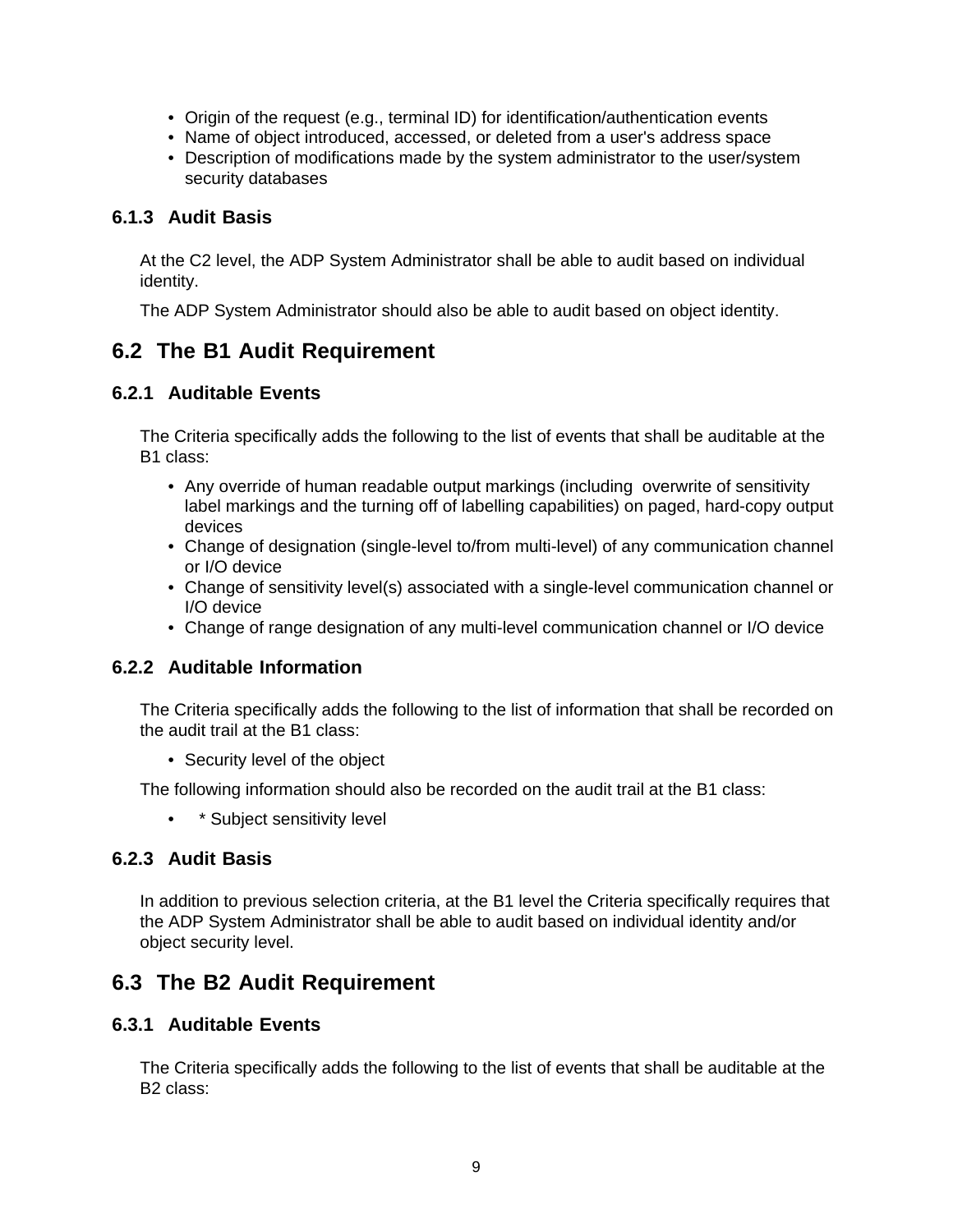• Events that may exercise covert storage channels

#### **6.3.2 Auditable Information**

No new requirements have been added at the B2 class.

#### **6.3.3 Audit Basis**

In addition to previous selection criteria, at the B2 level the Criteria specifically requires that the TCB shall be able to audit the identified events that may be used in the exploitation of covert storage channels." The Trusted Computing Base shall audit covert storage channels that exceed ten bits per second.(1)

The Trusted Computing Base should also provide the capability to audit the use of covert storage mechanisms with bandwidths that may exceed a rate of one bit in ten seconds.

### **6.4 The B3 Audit Requirement**

#### **6.4.1 Auditable Events**

The Criteria specifically adds the following to the list of events that shall be auditable at the B3 class:

• Events that may indicate an imminent violation of the system's security policy (e.g., exercise covert timing channels)

#### **6.4.2 Auditable Information**

No new requirements have been added at the B3 class.

#### **6.4.3 Audit Basis**

In addition to previous selection criteria, at the B3 level the Criteria specifically requires that "the TCB shall contain a mechanism that is able to monitor the occurrence or accumulation of security auditable events that may indicate an imminent violation of security policy. This mechanism shall be able to immediately notify the system security administrator when thresholds are exceeded and, if the occurrence or accumulation of these security-relevant events continues, the system shall take the least disruptive action to terminate the event."(1)

Events that would indicate an imminent security violation would include events that utilize covert timing channels that may exceed a rate of ten bits per second and any repeated unsuccessful login attempts.

Being able to immediately notify the system security administrator when thresholds are exceeded means that the mechanism shall be able to recognize, report, and respond to a violation of the security policy more rapidly than required at lower levels of the Criteria, which usually only requires the System Security Administrator to review an audit trail at some time after the event. Notification of the violation "should be at the same priority as any other TCB message to an operator."(5)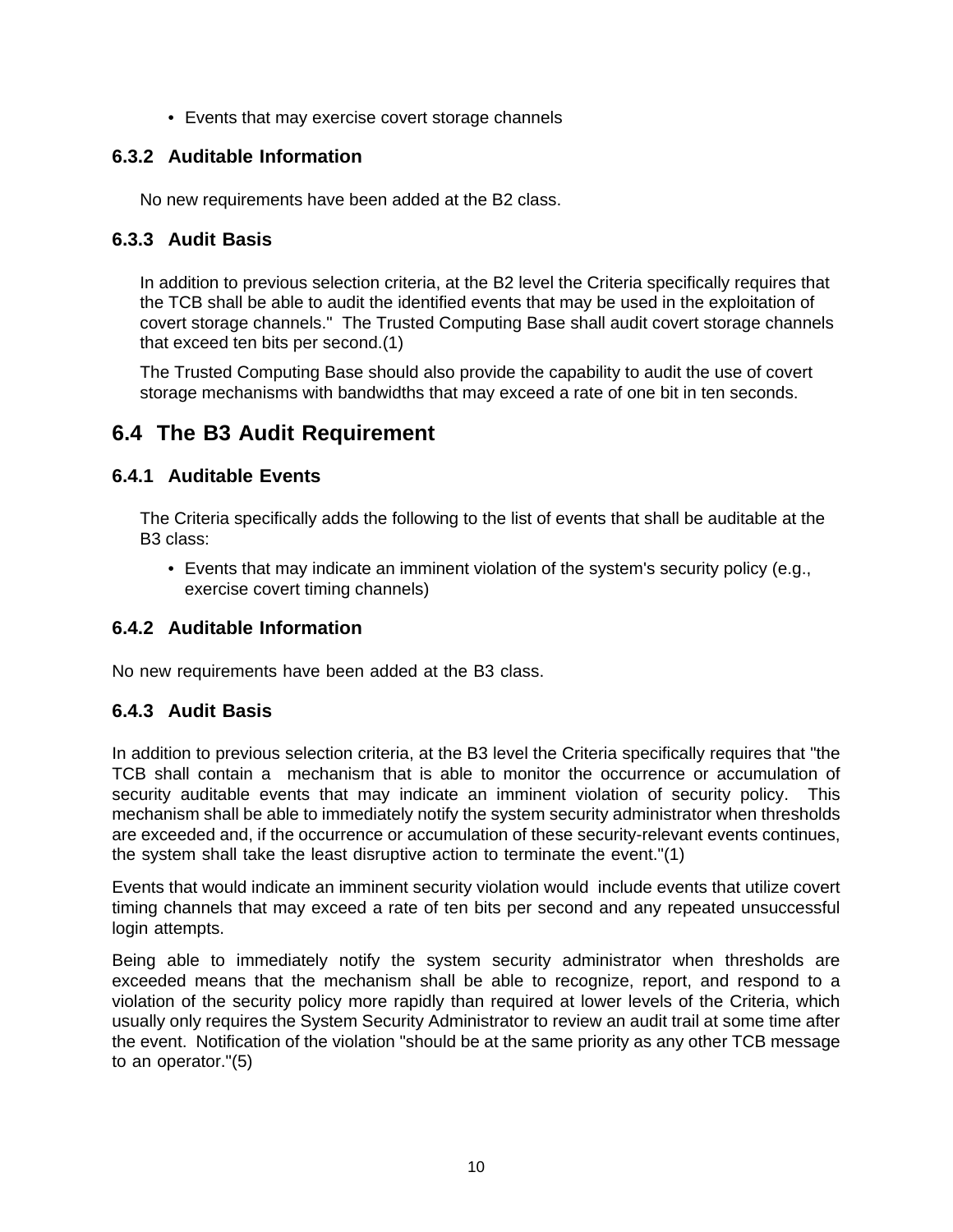"If the occurrence or accumulation of these security-relevant events continues, the system shall take the least disruptive action to terminate the event."(1) These actions may include locking the terminal of the user who is causing the event or terminating the suspect's process(es). In general, the least disruptive action is application dependent and there is no requirement to demonstrate that the action is the least disruptive of all possible actions. Any action which terminates the event is acceptable, but halting the system should be the last resort.

### **6.5 The A1 Audit Requirement**

#### **6.5.1 Auditable Events**

No new requirements have been added at the A1 class.

#### **6.5.2 Auditable Information**

No new requirements have been added at the A1 class.

#### **6.5.3 Audit Basis**

No new requirements have been added at the A1 class.

## **7 POSSIBLE IMPLEMENTATION METHODS**

The techniques for implementing the audit requirements will vary from system to system depending upon the characteristics of the software, firmware, and hardware involved and any optional features that are to be available. Technologically advanced techniques that are available should be used to the best advantage in the system design to provide the requisite security as well as cost-effectiveness and performance.

### **7.1 Pre/Post Selection of Auditable Events**

There is a requirement at classes C2 and above that all security- relevant events be auditable. However, these events may or may not always be recorded on the audit trail. Options that may be exercised in selecting which events should be audited include a pre-selection feature and a post-selection feature. A system may choose to implement both options, a pre-selection option only, or a post-selection option only.

If a system developer chooses not to implement a general pre/post selection option, there is still a requirement to allow the administrator to selectively audit the actions of specified users for all Criteria classes. Starting at the B1 class, the administrator shall also be able to audit based on object security level.

There should be options to allow selection by either individuals or groups of users. For example, the administrator may select events related to a specified individual or select events related to individuals included in a specified group. Also, the administrator may specify that events related to the audit file be selected or, at classes B1 and above, that accesses to objects with a given sensitivity level, such as Top Secret, be selected.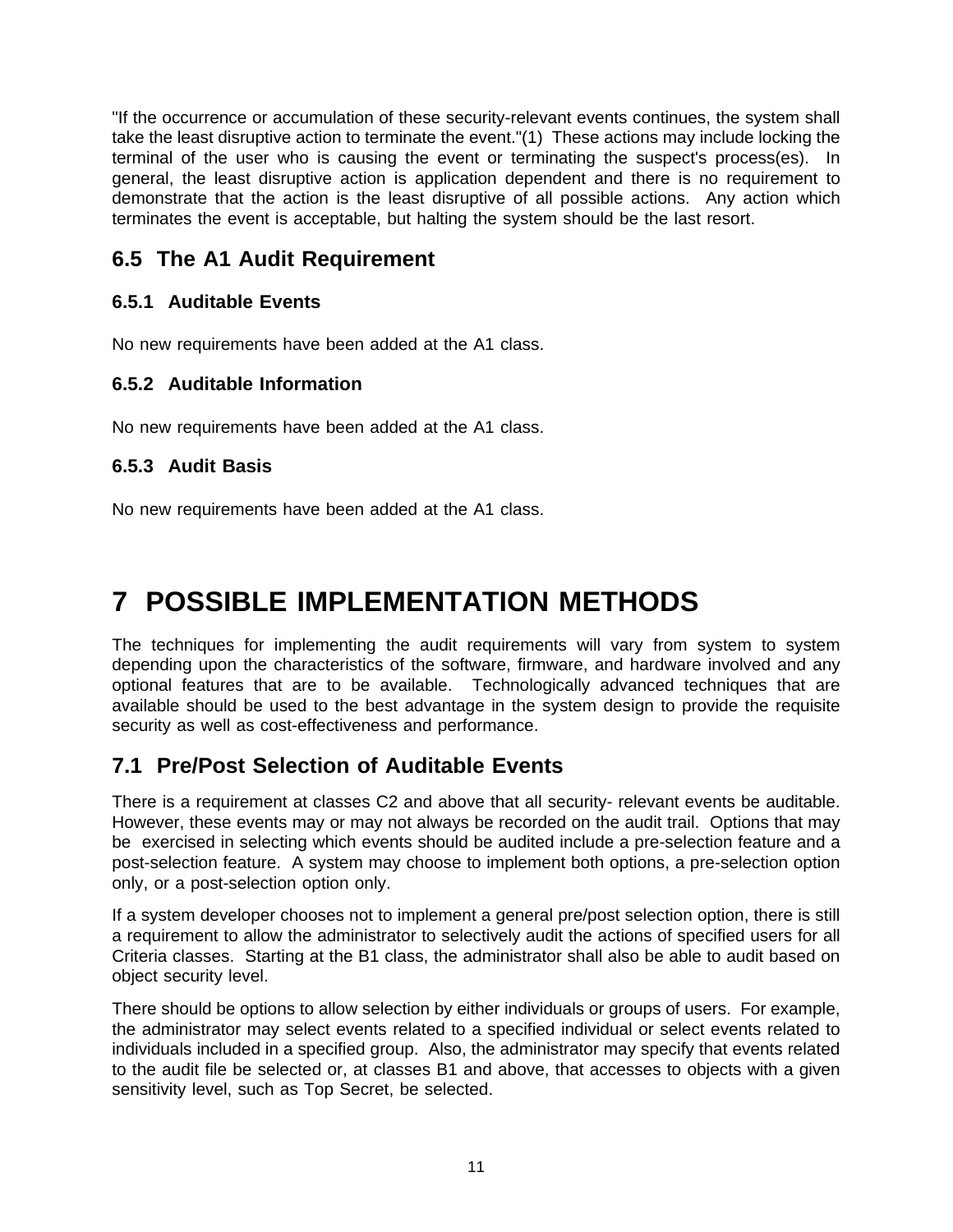#### **7.1.1 Pre-Selection**

For each auditable event the TCB should contain a mechanism to indicate if the event is to be recorded on the audit trail. The system security administrator or designee shall be the only person authorized to select the events to be recorded. Pre-selection may be by user(s) identity, and at the B1 class and above, pre-selection may also be possible by object security level. Although the system security administrator shall be authorized to select which events are to be recorded, the system security administrator should not be able to exclude himself from being audited.

Although it would not be recommended, the system security administrator may have the capability to select that no events be recorded regardless of the Criteria requirements. The intention here is to provide flexibility. The purpose of designing audit features into a system is not to impose the Criteria on users that may not want it, but merely to provide the capability to implement the requirements.

A disadvantage of pre-selection is that it is very hard to predict what events may be of securityrelevant interest at a future date. There is always the possibility that events not pre-selected could one day become security-relevant, and the potential loss from not auditing these events would be impossible to determine.

The advantage of pre-selection could possibly be better performance as a result of not auditing all the events on the system.

#### **7.1.2 Post-Selection**

If the post-selection option to select only specified events from an existing audit trail is implemented, again, only authorized personnel shall be able to make this selection. Inclusion of this option requires that the system should have trusted facilities (as described in section 9.1) to accept query/retrieval requests, to expand any compressed data, and to output the requested data.

The main advantage of post-selection is that information that may prove useful in the future is already recorded on an audit trail and may be queried at any time.

The disadvantage involved in post-selection could possibly be degraded performance due to the writing and storing of what could possibly be a very large audit trail.

## **7.2 Data Compression**

"Since a system that selects all events to be audited may generate a large amount of data, it may be necessary to encode the data to conserve space and minimize the processor time required" to record the audit records.(3) If the audit trail is encoded, a complementary mechanism must be included to decode the data when required. The decoding of the audit trail may be done as a preprocess before the audit records are accessed by the database or as a postprocess after a relevant record has been found. Such decoding is necessary to present the data in an understandable form both at the administrators terminal and on batch reports. The cost of compressing the audit trail would be the time required for the compression and expansion processes. The benefit of compressing data is the savings in storage and the savings in time to write the records to the audit trail.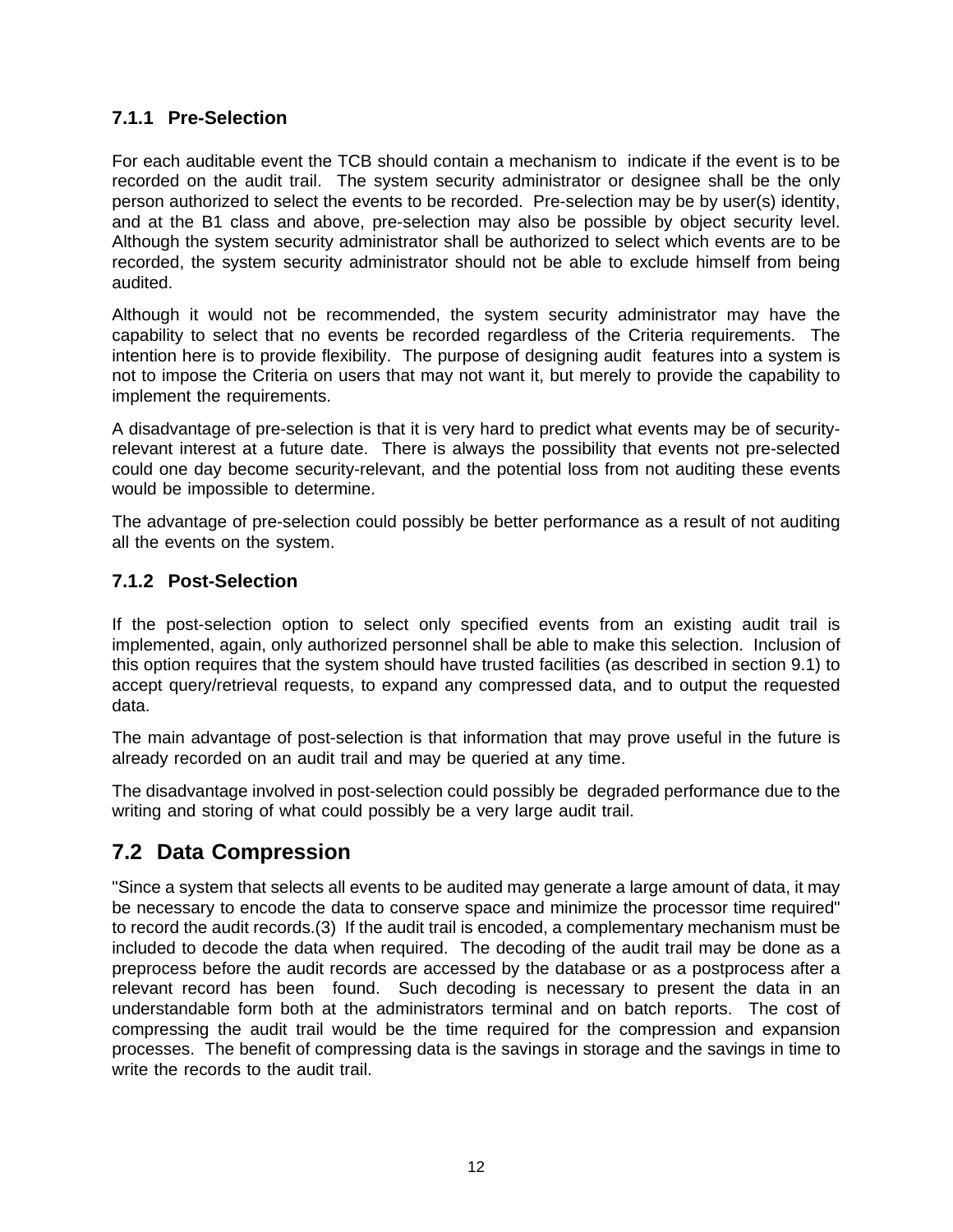## **7.3 Multiple Audit Trails**

All events included on the audit trail may be written as part of the same audit trail, but some systems may prefer to have several distinct audit trails, e.g., one would be for "user" events, one for "operator" events, and one for "system security administrator" events. This would result in several smaller trails for subsequent analysis. In some cases, however, it may be necessary to combine the information from the trails when questionable events occur in order to obtain a composite of the sequence of events as they occurred. In cases where there are multiple audit trails, it is preferred that there be some accurate, or at least synchronized, time stamps across the multiple logs.

Although the preference for several distinct audit trails may be present, it is important to note that it is often more useful that the TCB be able to present all audit data as one comprehensive audit trail.

### **7.4 Physical Storage**

A factor to consider in the selection of the medium to be used for the audit trail would be the expected usage of the system. The I/O volume for a system with few users executing few applications would be quite different from that of a large system with a multitude of users performing a variety of applications. In any case, however, the system should notify the system operator or administrator when the audit trail medium is approaching its storage capacity. Adequate advance notification to the operator is especially necessary if human intervention is required.

If the audit trail storage medium is saturated before it is replaced, the operating system shall detect this and take some appropriate action such as:

- 1. Notifying the operator that the medium is "full" and action is necessary. The system should then stop and require rebooting. Although a valid option, this action creates a severe threat of denial-of-service attacks.
- 2. Storing the current audit records on a temporary medium with the intention of later migration to the normal operational medium, thus allowing auditing to continue. This temporary storage medium should be afforded the same protection as the regular audit storage medium in order to prevent any attempts to tamper with it.
- 3. Delaying input of new actions and/or slowing down current operations to prevent any action that requires use of the audit mechanism.
- 4. Stopping until the administrative personnel make more space available for writing audit records.
- 5. Stopping auditing entirely as a result of a decision by the system security administrator.

Any action that is taken in response to storage overflow shall be audited. There is, however, a case in which the action taken may not be audited that deserves mention. It is possible to have the system security administrator's decisions embedded in the system logic. Such preprogrammed choices, embedded in the system logic, may be triggered automatically and this action may not be audited.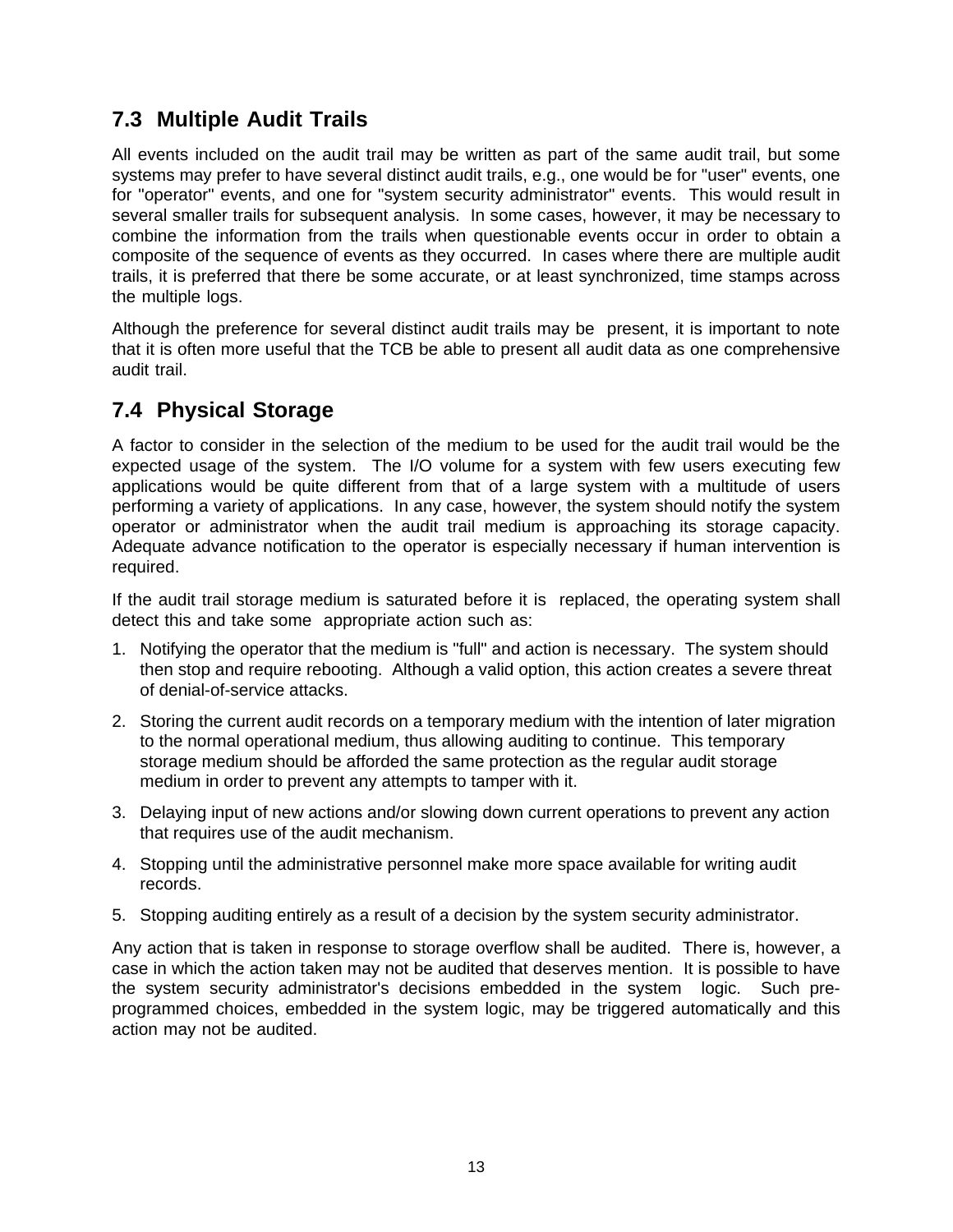Still another consideration is the speed at which the medium operates. It should be able to accommodate the "worst case" condition such as when there are a large number of users on the system and all auditable events are to be recorded. This worst case rate should be estimated during the system design phase and (when possible) suitable hardware should be selected for this purpose.

Regardless of how the system handles audit trail overflow, there must be a way to archive all of the audit data.

## **7.5 Write-Once Device**

For the lower Criteria classes (e.g., C2, B1) the audit trail may be the major tool used in detecting security compromises. Implicit in this is that the audit resources should provide the maximum protection possible. One technique that may be employed to protect the audit trail is to record it on a mechanism designed to be a write-only device. Other choices would be to set the designated device to write-once mode by disabling the read mechanism. This method could prevent an attacker from erasing or modifying the data already written on the audit trail because the attacker will not be able to go back and read or find the data that he or she wishes to modify.

If a hardware device is available that permits only the writing of data on a medium, modification of data already recorded would be quite difficult. Spurious messages could be written, but to locate and modify an already recorded message would be difficult. Use of a write-once device does not prevent a penetrator from modifying audit resources in memory, including any buffers, in the current audit trail.

If a write-once device is used to record the audit trail, the medium can later be switched to a compatible read device to allow authorized personnel to analyze the information on the audit trail in order to detect any attempts to penetrate the system. If a penetrator modified the audit software to prevent writing records on the audit trail, the absence of data during an extended period of time would indicate a possible security compromise. The disadvantage of using a write-once device is that it necessitates a delay before the audit trail is available for analysis by the administrator. This may be offset by allowing the system security administrator to review the audit trail in real-time by getting copies of all audit records on their way to the device.

### **7.6 Forwarding Audit Data**

If the facilities are available, another method of protecting the audit trail would be to forward it to a dedicated processor. The audit trail should then be more readily available for analysis by the system security administrator.

## **8 OTHER TOPICS**

### **8.1 Audit Data Reduction**

Depending upon the amount of activity on a system and the audit selection process used, the audit trail size may vary. It is a safe assumption though, that the audit trail would grow to sizes that would necessitate some form of audit data reduction. The data reduction tool would most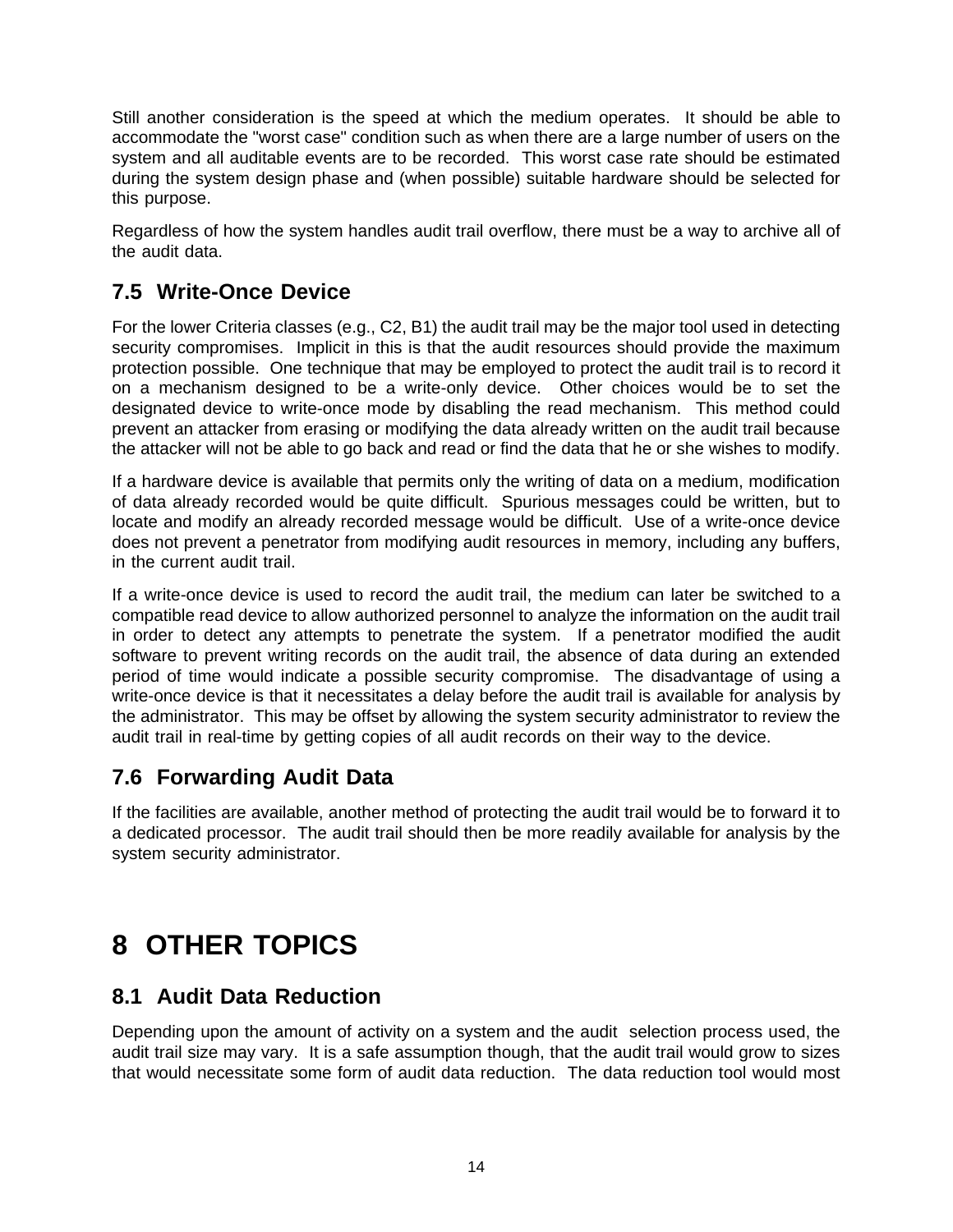likely be a batch program that would interface to the system security administrator. This batch run could be a combination of database query language and a report generator with the input being a standardized audit file.

Although they are not necessarily part of the TCB, the audit reduction tools should be maintained under the same configuration control system as the remainder of the system.

## **8.2 Availability of Audit Data**

In standard data processing, audit information is recorded as it occurs. Although most information is not required to be immediately available for real-time analysis, the system security administrator should have the capability to retreive audit information within minutes of its recording. The delay between recording audit information and making it available for analysis should be minimal, in the range of several minutes.

For events which do require immediate attention, at the B3 class and above, an alert shall be sent out to the system security administrator. In systems that store the audit trail in a buffer, the system security administrator should have the capability to cause the buffer to be written out. Regarding real-time alarms, where they are sent is system dependent.

### **8.3 Audit Data Retention**

The exact period of time required for retaining the audit trail is site dependent and should be documented in the site's operating procedures manual. When trying to arrive at the optimum time for audit trail retention, any time restrictions on the storage medium should be considered. The storage medium used must be able to reliably retain the audit data for the amount of time required by the site.

The audit trail should be reviewed at least once a week. It is very possible that once a week may be too long to wait to review the audit trail. Depending on the amount of audit data expected by the system, this parameter should be adjusted accordingly. The recommended time in between audit trail reviews should be documented in the Trusted Facility Manual.

## **8.4 Testing**

The audit resources, along with all other resources protected by the TCB, have increasing assurance requirements at each higher Criteria class. For the lower classes, an audit trail would be a major factor in detecting penetration attempts. Unfortunately, at these lower classes, the audit resources are more susceptible to penetration and corruption. "The TCB must provide some assurance that the data will still be there when the administrator tries to use it."(3) The testing requirement recognizes the vulnerability of the audit trail, and starting with the C2 class, shall include a search for obvious flaws that would corrupt or destroy the audit trail. If the audit trail is corrupted or destroyed, the existence of such flaws indicates that the system can be penetrated. Testing should also be performed to uncover any ways of circumventing the audit mechanisms. The "flaws found in testing may be neutralized in any of a number of ways. One way available to the system designer is to audit all uses of the mechanism in which the flaw is found and to log such events."(3) An attempt should be made to remove the flaw.

At class B2 and above, it is required that all detected flaws shall be corrected or else a lower rating will be given. If during testing the audit trail appears valid, analysis of this data can verify that it does or does not accurately reflect the events that should be included on the audit trail.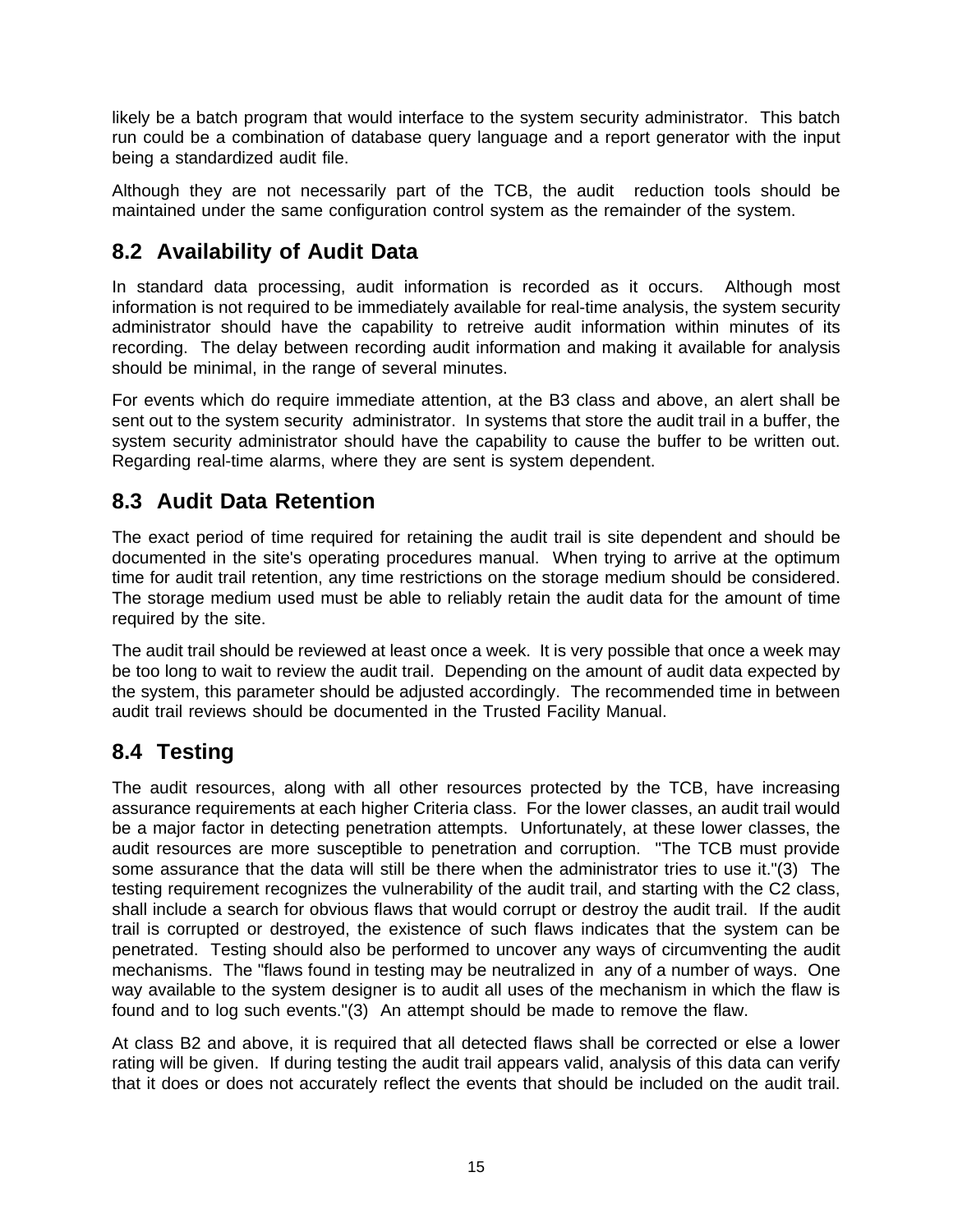Even though system assurances may increase at the higher classes, the audit trail is still an effective tool during the testing phase as well as operationally in detecting actual or potential security compromises.

### **8.5 Documentation**

Starting at the C2 class, documentation concerning the audit requirements shall be contained in the Trusted Facility Manual. The Trusted Facility Manual shall explain the procedures to record, examine, and maintain audit files. It shall detail the audit record structure for each type of audit event, and should include what each field is and what the size of the field is.

The Trusted Facility Manual shall also include a complete description of the audit mechanism interface, how it should be used, its default settings, cautions about the trade-offs involved in using various configurations and capabilities, and how to set up and run the system such that the audit data is afforded appropriate protection.

If audit events can be pre- or post-selected, the manual should also describe the tools and mechanisms available and how they are to be used.

## **8.6 Unavoidable Security Risks**

There are certain risks contained in the audit process that exist simply because there is no way to prevent these events from ever occurring. Because there are certain unpredictable factors involved in auditing, i.e., man, nature, etc., the audit mechanism may never be one hundred per cent reliable. Preventive measures may be taken to minimize the likelihood of any of these factors adversely affecting the security provided by the audit mechanism, but no audit mechanism will ever be risk free.

#### **8.6.1 Auditing Administrators/Insider Threat**

Even with auditing mechanisms in place to detect and deter security violations, the threat of the perpetrator actually being the system security administrator or someone involved with the system security design will always be present. It is quite possible that the system security administrator of a secure system could stop the auditing of activities while entering the system and corrupting files for personal benefit. These authorized personnel, who may also have access to identification and authentication information, could also choose to enter the system disguised as another user in order to commit crimes under a false identity.

Management should be aware of this risk and should be certain to exercise discretion when selecting the system security administrator. The person who is to be selected for a trusted position, such as the system security administrator, should be subject to a background check before being granted the privileges that could one day be used against the employer.

The system security administrator could also be watched to ensure that there are no unexplained variances in normal duties. Any deviation from the norm of operations may indicate that a violation of security has occurred or is about to occur.

An additional security measure to control this insider threat is to ensure that the system administrator and the person responsible for the audit are two different people. "The separation of the auditor's functions, databases, and access privileges from those of the system administrator is an important application of the separation of privilege and least privilege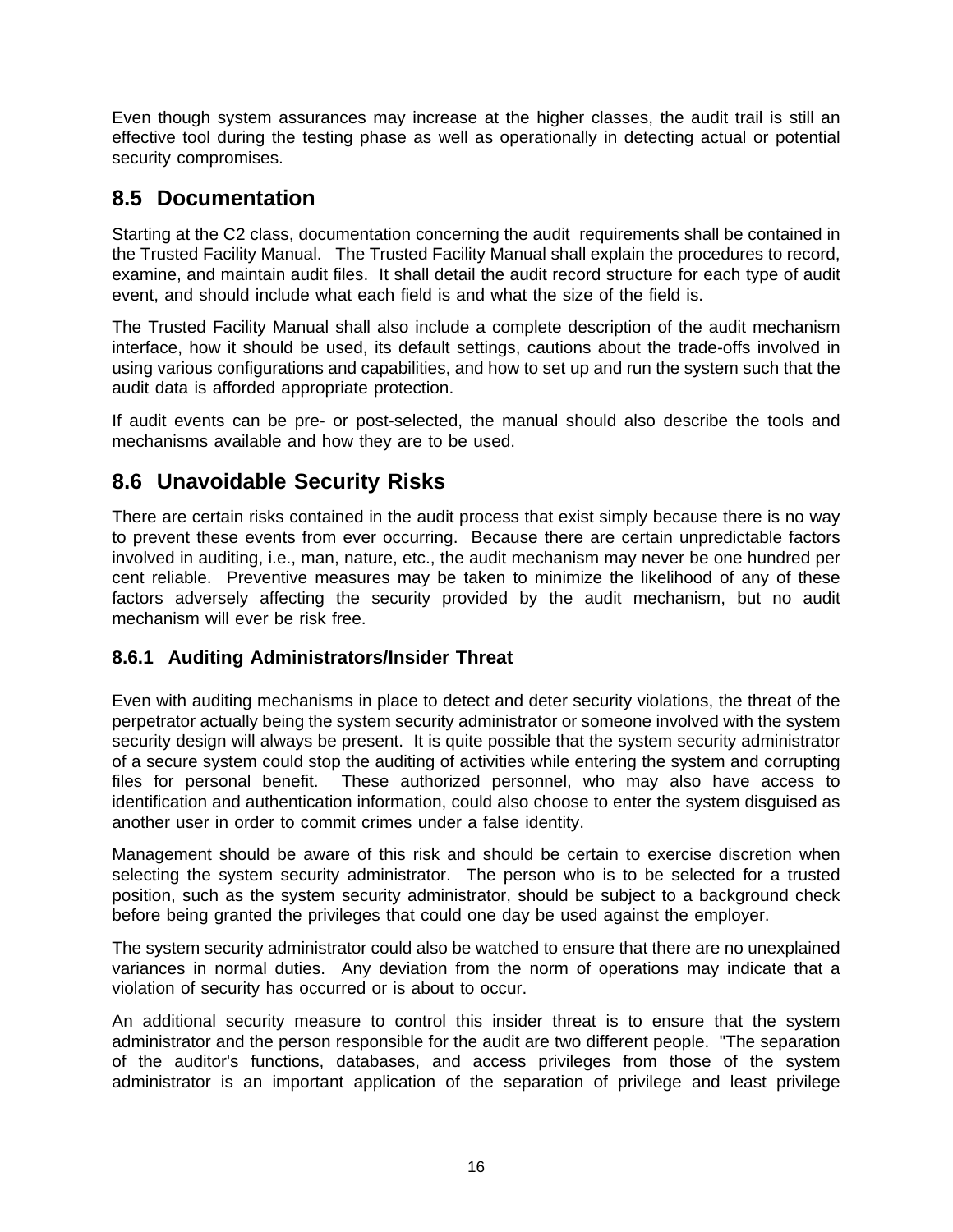principles. Should such a separation not be performed, and should the administrator be allowed to undertake auditor functions or vice-versa, the entire security function would become the responsibility of a single, unaccountable individual."(2)

Another alternative may be to employ separate auditor roles. Such a situation may give one person the authority to turn off the audit mechanism, while another person may have the authority to turn it back on. In this case no individual would be able to turn off the audit mechanism, compromise the system, and then turn it back on.

#### **8.6.2 Data Loss**

Although the audit software and hardware are reliable security mechanisms, they are not infallible. They, like the rest of the system, are dependent upon constant supplies of power and are readily subject to interruption due to mechanical or power failures. Their failure can cause the loss or destruction of valuable audit data. The system security administrator should be aware of this risk and should establish some procedure that would ensure that the audit trail is preserved somewhere. The system security administrator should duplicate the audit trail on a removable medium at certain points in time to minimize the data loss in the event of a system failure. The Trusted Facility Manual should include what the possibilities and nature of loss exposure are, and how the data may be recovered in the event that a catastrophe does occur.

If a mechanical or power failure occurs, the system security administrator should ensure that audit mechanisms still function properly after system recovery. For example, any auditing mechanism options pre-selected before the system malfunction must still be the ones in operation after the system recovery.

## **9 AUDIT SUMMARY**

For classes C2 and above, it is required that the TCB "be able to create, maintain, and protect from modification or unauthorized access or destruction an audit trail of accesses to the objects it protects."(1) The audit trail plays a key role in performing damage assessment in the case of a corrupted system.

The audit trail shall keep track of all security-relevant events such as the use of identification and authentication mechanisms, introduction of objects into a user's address space, deletion of objects from the system, system administrator actions, and any other events that attempt to violate the security policy of the system. The option should exist that either all activities be audited or that the system security administrator select the events to be audited. If it is decided that all activities should be audited, there are overhead factors to be considered. The storage space needed for a total audit would generally require more operator maintenance to prevent any loss of data and to provide adequate protection. A requirement exists that authorized personnel shall be able to read all events recorded on the audit trail. Analysis of the total audit trail would be both a difficult and time-consuming task for the administrator. Thus, a selection option is required which may be either a pre-selection or post-selection option.

The audit trail information should be sufficient to reconstruct a complete sequence of securityrelevant events and processes for a system. To do this, the audit trail shall contain the following information: date and time of the event, user, type of event, success or failure of the event, the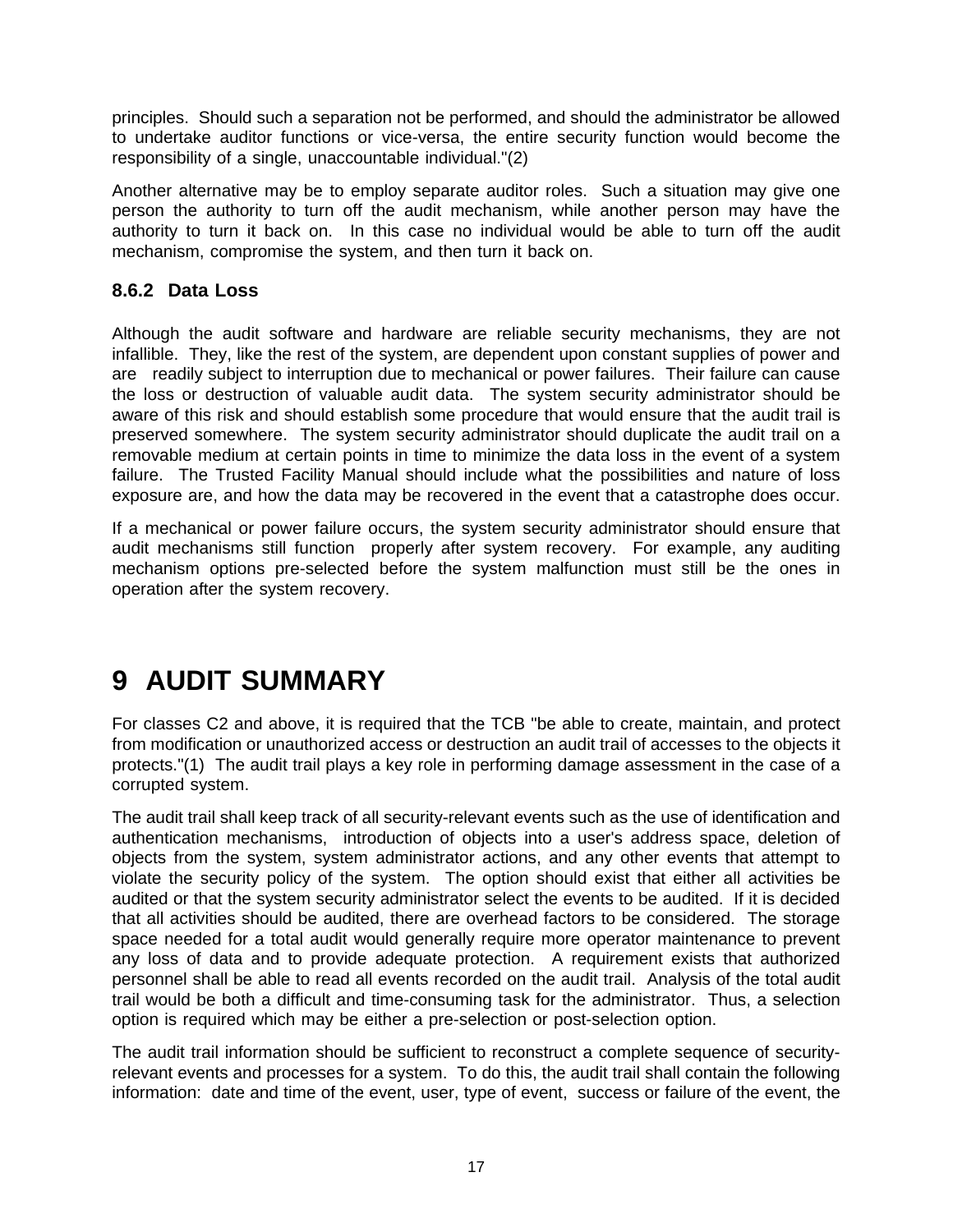origin of the request, the name of the object introduced into the user's address space, accessed, or deleted from the storage system, and at the B1 class and above, the sensitivity determination of the object.

It should be remembered that the audit trail shall be included in the Trusted Computing Base and shall be accorded the same protection as the TCB. The audit trail shall be subject to strict access controls.

An effective audit trail is necessary in order to detect and evaluate hostile attacks on a system.

## **GLOSSARY**

Administrator - Any one of a group of personnel assigned to supervise all or a portion of an ADP system.

Archive - To file or store records off-line.

Audit - To conduct the independent review and examination of system records and activities.

Auditor - An authorized individual with administrative duties, whose duties include selecting the events to be audited on the system, setting up the audit flags which enable the recording of those events, and analyzing the trail of audit events.(2)

Audit Mechanism - The device used to collect, review, and/or examine system activities.

Audit Trail - A set of records that collectively provide documentary evidence of processing used to aid in tracing from original transactions forward to related records and reports, and/or backwards from records and reports to their component source transactions.(1)

Auditable Event - Any event that can be selected for inclusion in the audit trail. These events should include, in addition to security-relevant events, events taken to recover the system after failure and any events that might prove to be security-relevant at a later time.

Authenticated User - A user who has accessed an ADP system with a valid identifier and authentication combination.

Automatic Data Processing (ADP) System - An assembly of computer hardware, firmware, and software configured for the purpose of classifying, sorting, calculating, computing, summarizing, transmitting and receiving, storing, and retrieving data with a minimum of human intervention.(1)

Category - A grouping of classified or unclassified sensitive information, to which an additional restrictive label is applied (e.g., proprietary, compartmented information) to signify that personnel are granted access to the information only if they have formal approval or other appropriate authorization.(4)

Covert Channel - A communication channel that allows a process to transfer information in a manner that violates the system's security policy.(1)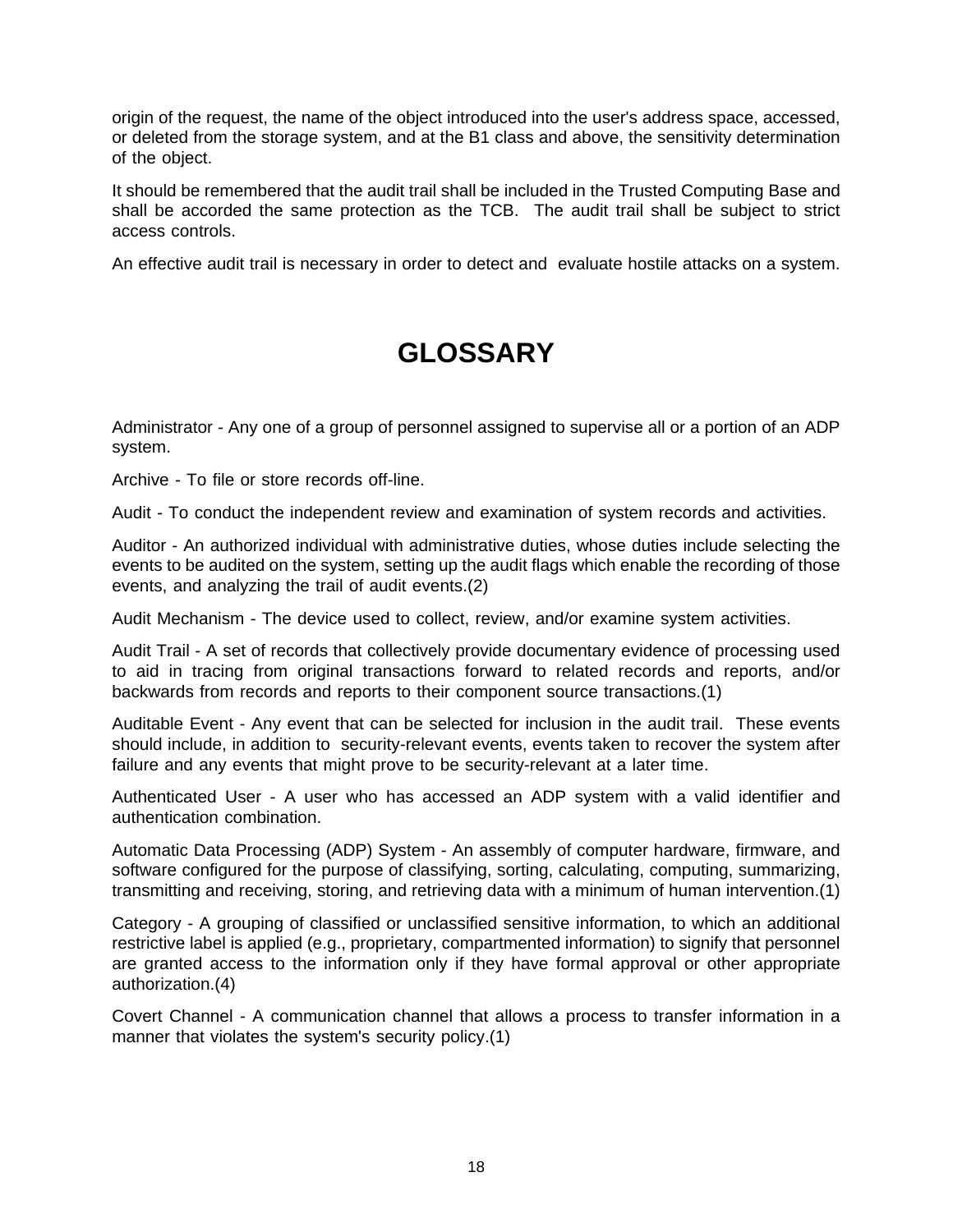Covert Storage Channel - A covert channel that involves the direct or indirect writing of a storage location by one process and the direct or indirect reading of the storage location by another process. Covert storage channels typically involve a finite resource (e.g., sectors on a disk) that is shared by two subjects at different security levels.(1)

Covert Timing Channel - A covert channel in which one process signals information to another by modulating its own use of system resources (e.g., CPU time) in such a way that this manipulation affects the real response time observed by the second process.(1)

Flaw - An error of commission, omission or oversight in a system that allows protection mechanisms to be bypassed.(1)

Object - A passive entity that contains or receives information. Access to an object potentially implies access to the information it contains. Examples of objects are: records, blocks, pages, segments, files, directories, directory trees and programs, as well as bits, bytes, words, fields, processors, video displays, keyboards, clocks, printers, network nodes, etc.(1)

Post-Selection - Selection, by authorized personnel, of specified events that had been recorded on the audit trail.

Pre-Selection - Selection, by authorized personnel, of the auditable events that are to be recorded on the audit trail.

Security Level - The combination of a hierarchical classification and a set of non-hierarchical categories that represents the sensitivity of information.(1)

Security Policy - The set of laws, rules, and practices that regulate how an organization manages, protects, and distributes sensitive information.(1)

Security-Relevant Event - Any event that attempts to change the security state of the system, (e.g., change discretionary access controls, change the security level of the subject, change user password, etc.). Also, any event that attempts to violate the security policy of the system, (e.g., too many attempts to login, attempts to violate the mandatory access control limits of a device, attempts to downgrade a file, etc.).(1)

Sensitive Information - Information that, as determined by a competent authority, must be protected because its unauthorized disclosure, alteration, loss, or destruction will at least cause perceivable damage to someone or something.(1)

Subject - An active entity, generally in the form of a person, process, or device that causes information to flow among objects or changes the system state. Technically, a process/domain pair.(1)

Subject Sensitivity Level - The sensitivity level of the objects to which the subject has both read and write access. A subject's sensitivity level must always be less than or equal to the clearance of the user the subject is associated with.(4)

System Security Administrator - The person responsible for the security of an Automated Information System and having the authority to enforce the security safeguards on all others who have access to the Automated Information System.(4)

Trusted Computing Base (TCB) - The totality of protection mechanisms within a computer system -- including hardware, firmware, and software -- the combination of which is responsible for enforcing a security policy. A TCB consists of one or more components that together enforce a unified security policy over a product or system. The ability of a TCB to correctly enforce a